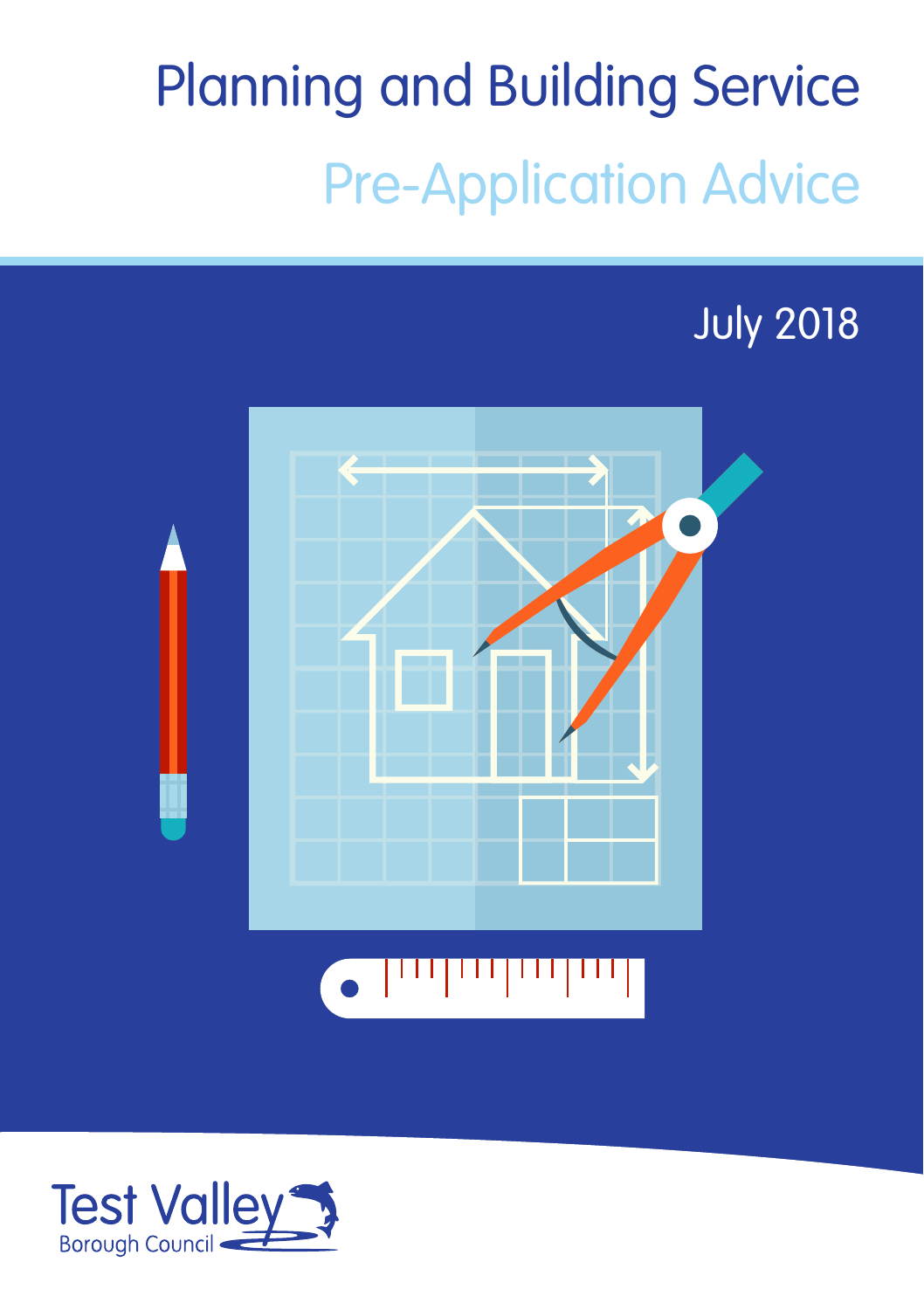#### 1. Introduction

- 1.1 Under the Pre-Application Advice Service you can seek advice on specific proposals from the Council's Planning and Building Service prior to submission of a planning application. Pre-application advice is intended to provide an initial view on proposals, and to assist individuals by advising what is required of a comprehensive planning application. It is not a formal judgement of acceptability, or a prediction of the outcome of any subsequent application.
- **1.2** It is encouraged that you seek the Council's advice on all but the most straight forward cases. All responses will be given at officer level and will be made without prejudice to the consideration of any future planning application. If the proposal relates to a Listed Building, see Section 7.
- **1.3** You can submit a pre-application advice request using the form available. Sections 5 and 6 explain the process in more detail and the advice that can be provided. Please note that using this Pre-Application Advice Service on a particular proposal is no substitute for professional property advice.
- **1.4** A fee is payable on the submission of most pre-application advice enquiries. A separate Pre-Application Advice Fees Schedule sets out the applicable charges and the arrangements for payment.
- **1.5** A Duty Planning Service is available for other planning enquiries where you can speak with a planning duty officer, see Section 4.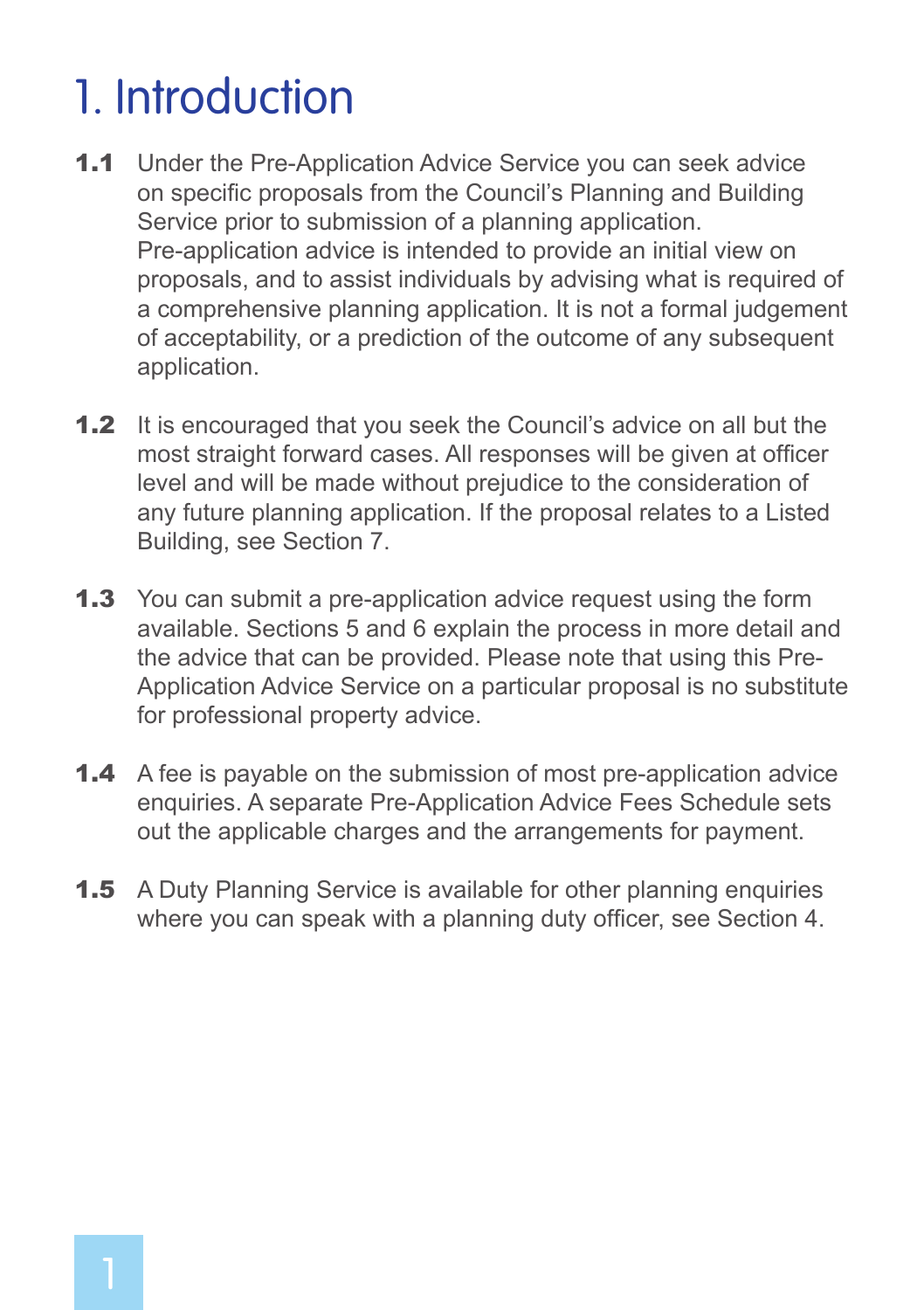## 2. Consultation

**2.1** The Council considers that a planning application which has had the benefit of consultation with stakeholders and interested parties prior to submission will result in an improved scheme. Accordingly, you are strongly recommended to consider undertaking your own consultations with the relevant Parish/Town Council and local residents.

## 3. Pre-applications and Confidentiality

- **3.1** If you believe your pre-application enquiry information to be confidential you are asked to indicate on your application form the reasons why, and for what period, any information in your enquiry needs to remain confidential.
- 3.2 The Authority is subject to the Freedom of Information Act 2000 (FOIA) and the Environmental Information Regulations 2004 (EIR). It has a statutory duty to respond to requests for information. Information may only be withheld from disclosure in limited circumstances. Any reasons you have given in your letter will be taken into consideration by the Authority when making its decision whether to disclose information
- **3.3** If you require more information about FOIA and EIR, it is available on the Information Commissioner's website at **www.ico.gov.uk**.
- **3.4** If a planning application is made following pre-application discussions, which, in the opinion of the Authority, is substantially the same as the pre-application enquiry, the Authority will regard the pre-application enquiry information as being in the public domain.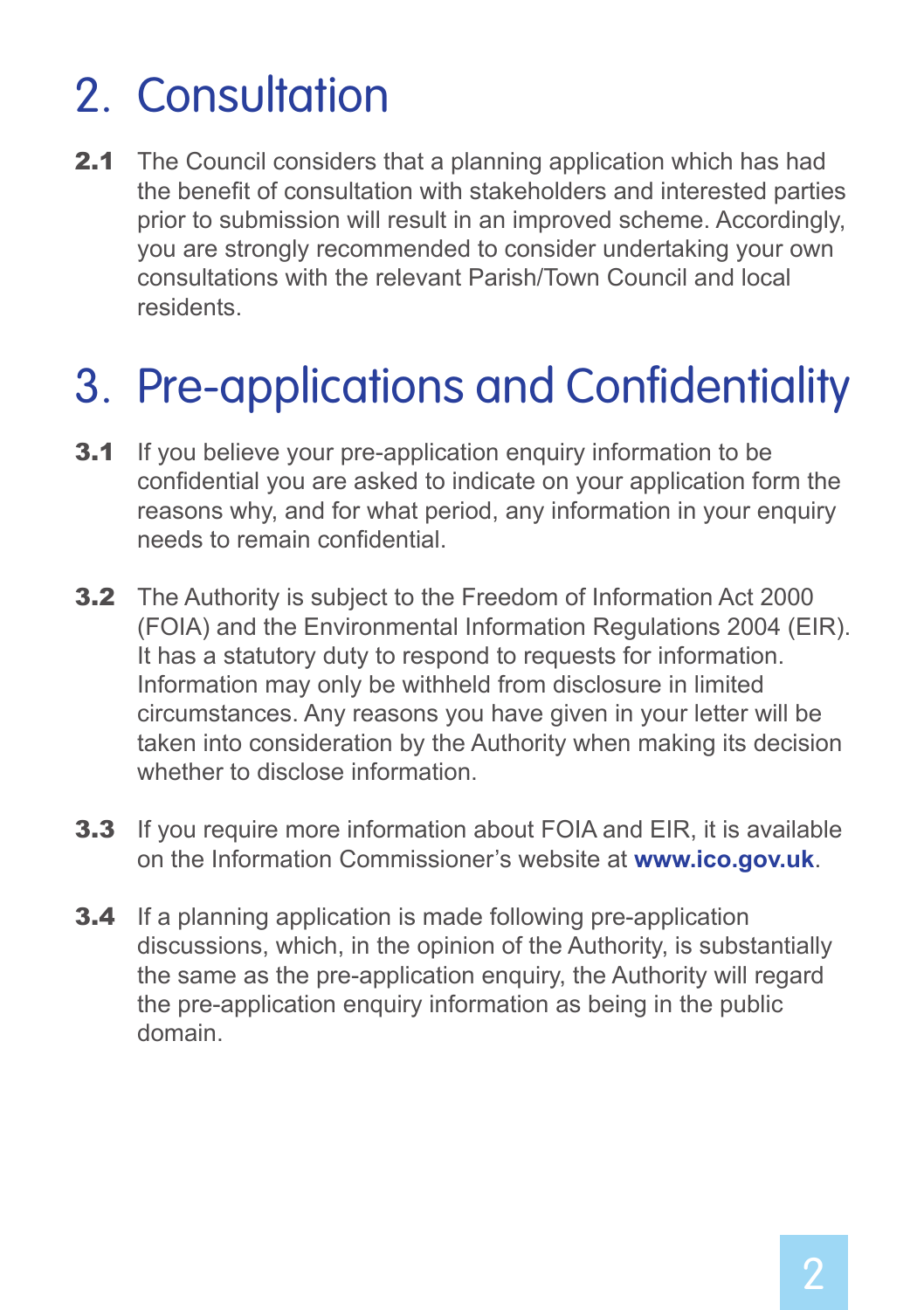## 4. Duty Planning Service

- 4.1 This is intended for general planning enquiries only. The duty officer can provide assistance on most planning matters and will be able to explain and give guidance on the separate Pre-Application Advice Service. The duty officer will not be able to supply advice on specific proposals that should be sought under the Pre-Application Advice Service
- **4.2** The duty planning service is normally available between 9.00am and 1.00pm on Monday and Tuesday, 9.00am and 12.00pm on Wednesday, and 9.00am and 1.00pm on Thursday and Friday. You do not need an appointment to see a duty officer.

## 5. Small or Medium Developments Seeking Pre-Application Advice

- **5.1** You can write to the Council requesting pre-application advice using the Pre-Application Advice Request form available on the Council's website (**www.testvalley.gov.uk**) or from Test Valley Borough Council receptions in Andover and Romsey (Tel. 01264 368000 or 01794 527700).
- **5.2** If your proposal is for 10 or more dwellings or for more than 1,000 sq. m external floor area then it is a Major development in which case please refer to Section 6. In any event, if we think your enquiry would be better dealt with under the Section 6 procedure for Major Developments, we will contact you.
- **5.3** In order for your enquiry to be dealt with, you will need to submit a completed Pre-Application Advice Request Form accompanied by a plan showing the location of the site, any drawings, details and information sufficient to clearly explain and support your proposals and any applicable fee (see separate Pre-Application Fees Schedule). The depth of the advice that can be given is based on the quality of the submission you make.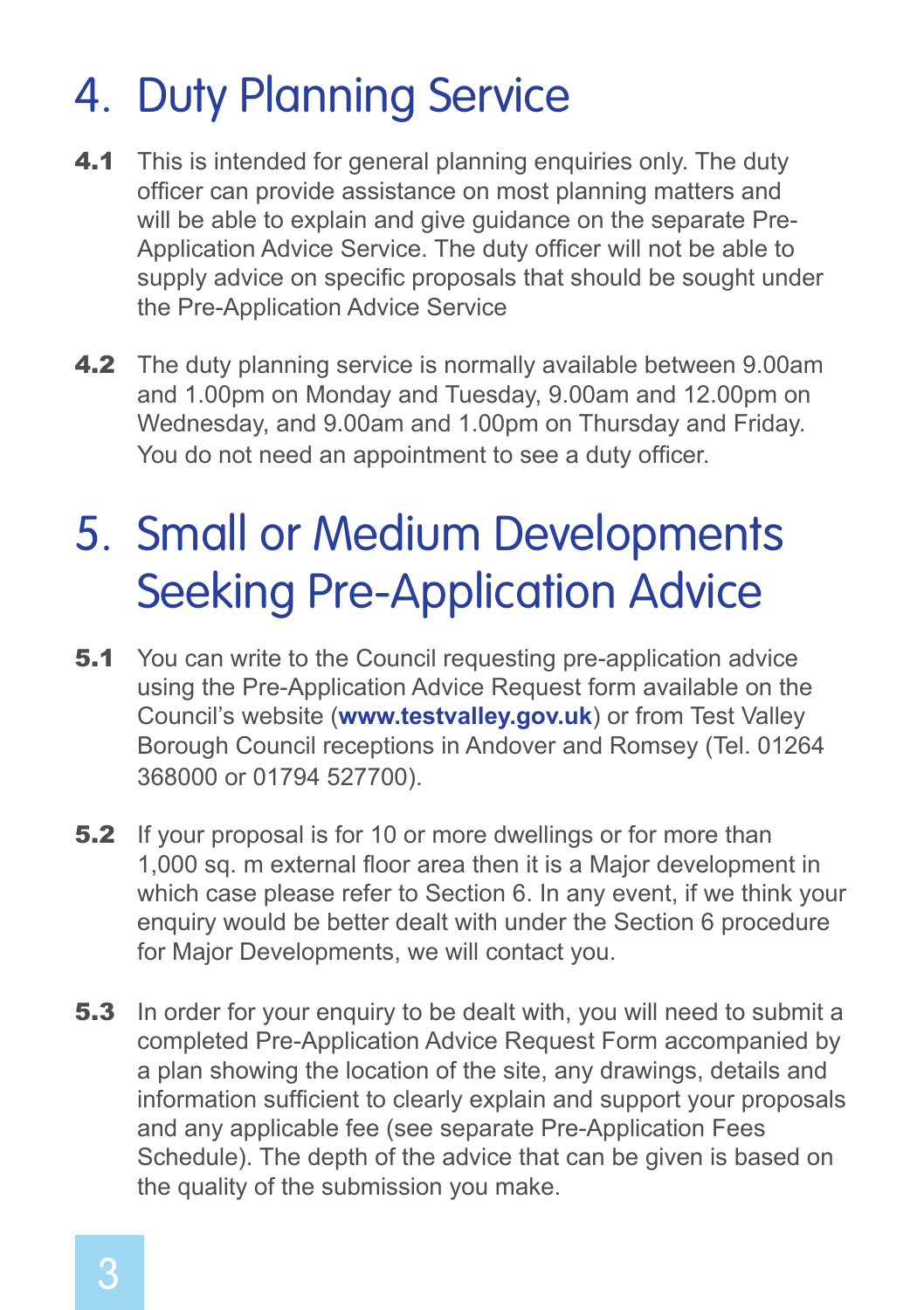- **5.4** Once in receipt of your enquiry and the correct fee, we will acknowledge the submission in 3 working days identifying the case officer and reference number. You should use this reference number in future communications regarding the pre-application enquiry.
- **5.5** Where considered necessary, the case officer will undertake a site visit to ascertain the impact of the proposals.
- **5.6** We aim to give you a response as soon as possible and in most cases within 25 working days.

#### 6. Major Developments Seeking Pre-Application Advice

- **6.1** Major developments are for 10 or more dwellings or for more than 1,000 sq. m external floor area. Developments which are subject to an Environmental Assessment would also be considered as Major developments.
- **6.2** You can write to the Council requesting pre-application advice using the Pre-Application Advice Request form available on the Council's website (**www.testvalley.gov.uk**) or from Test Valley Borough Council receptions (Tel. 01264 368000 or 01794 527700).
- **6.3** In order for your enquiry to be dealt with, you will need to submit a completed Pre-Application Advice Request Form accompanied by a plan showing the location of the site, any drawings, details and sufficient information to clearly explain and support your proposals and any applicable fee (see separate Pre-Application Advice Fees Schedule). The depth of the advice that can be given is based on the quality of the submission you make and the Council will aim to provide you with a response within 40 working days of your submission.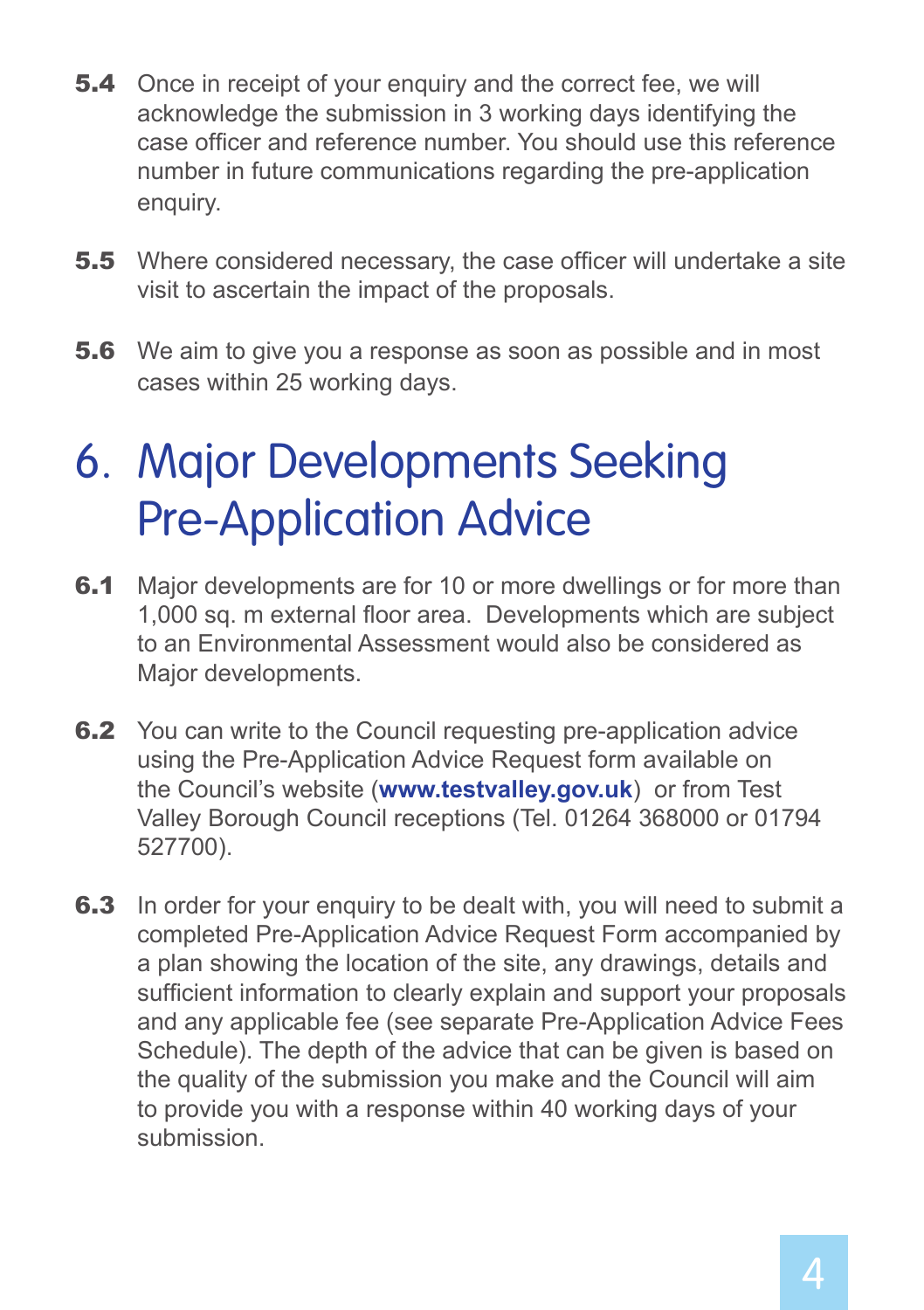- **6.4** Before submitting the enquiry you should:
	- Fully investigate the planning history of the site.
	- Familiarise yourself with the development plan policies and any other supplementary guidance.
	- Visit the site and make a detailed analysis to establish site characteristics, constraints, opportunities and the surroundings. Accurate site survey plans, level sections/street scenes and free surveys (where applicable) will be required if a planning application is to be submitted; therefore, these survey plans are likely to be useful in the process of designing a scheme too. A draft Design and Access Statement should also be prepared.
- **6.5** Once in receipt of your enquiry and the correct fee, we will acknowledge the submission in 3 working days identifying the case officer and reference number. You should use this reference number in future communications regarding the pre-application enquiry.
- **6.6** A planning case officer will be appointed to manage and coordinate your proposal from pre-application to final decision stage and will be available to provide advice and assistance.
- **6.7** The case officer will undertake a site visit to ascertain impact of the proposals.
- **6.8** The service provided will be multi-disciplinary and pro-active, with ready access to professional advice.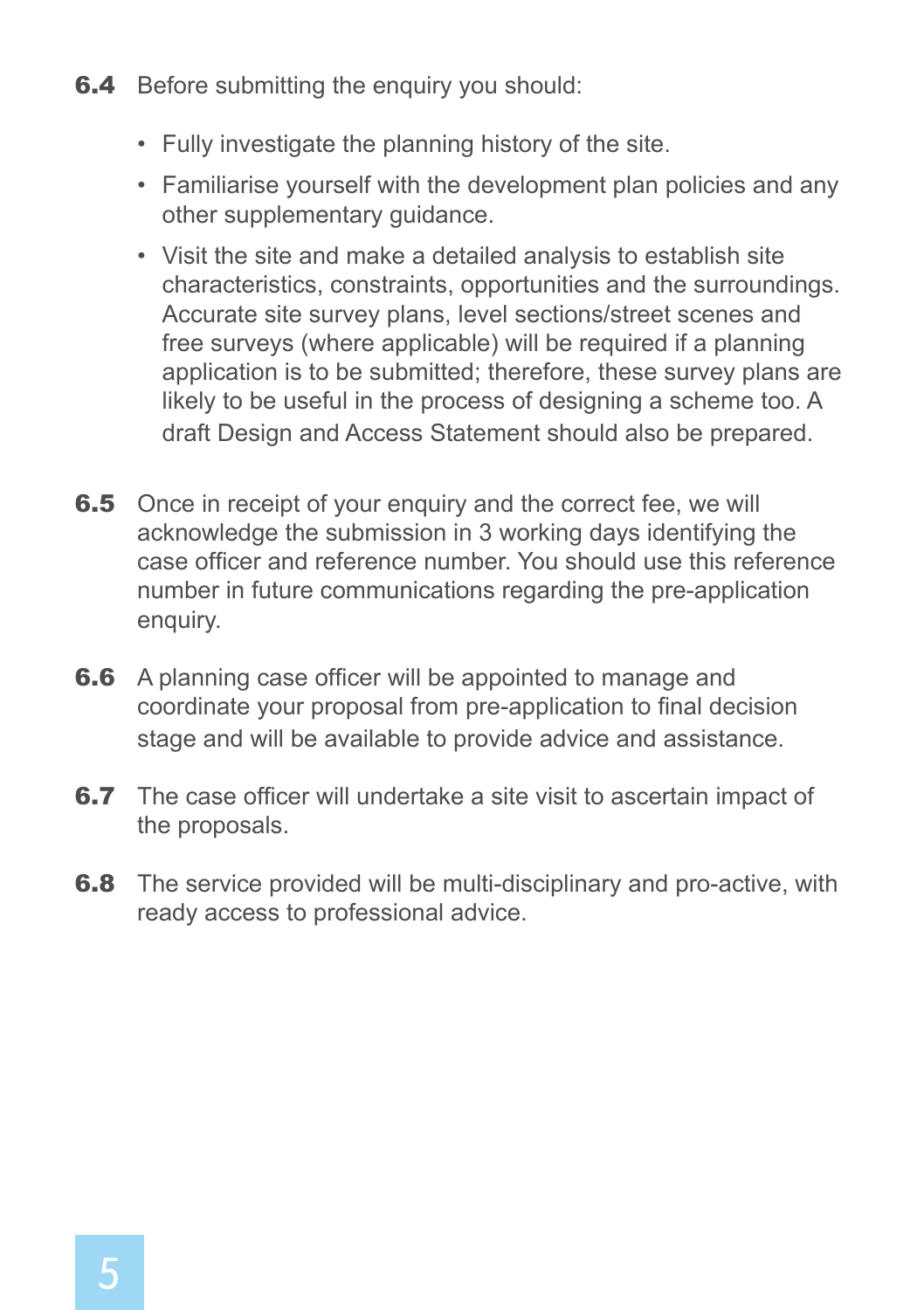## 7. Listed Buildings Seeking Pre-Application Advice

**7.1** Requests for pre-application advice should be made on the request form. A fee is not charged where only Listed Building advice is sought, however where planning advice is also requested the appropriate fee will be required (see Pre-Application Advice Fees Schedule). The Council will aim to respond to these types of enquiry within 25 working days of its submission.

#### 8. Community Involvement

**8.1** Under the Planning Act 2004, the Council has prepared a Statement of Community Involvement which includes public consultation/involvement in significant planning applications. The planning officer will agree with the applicant/agent how the community is to be involved in their specific proposals. The Statement of Community Involvement is available on the Council's website (**www.testvalley.gov.uk**).

# 9. Building Regulations

**9.1** Our Building Control Team can also provide help and assistance prior to the submission of an application under the Building Regulations. A duty officer system is also available for building regulation enquiries. See back page for full details and contacts.